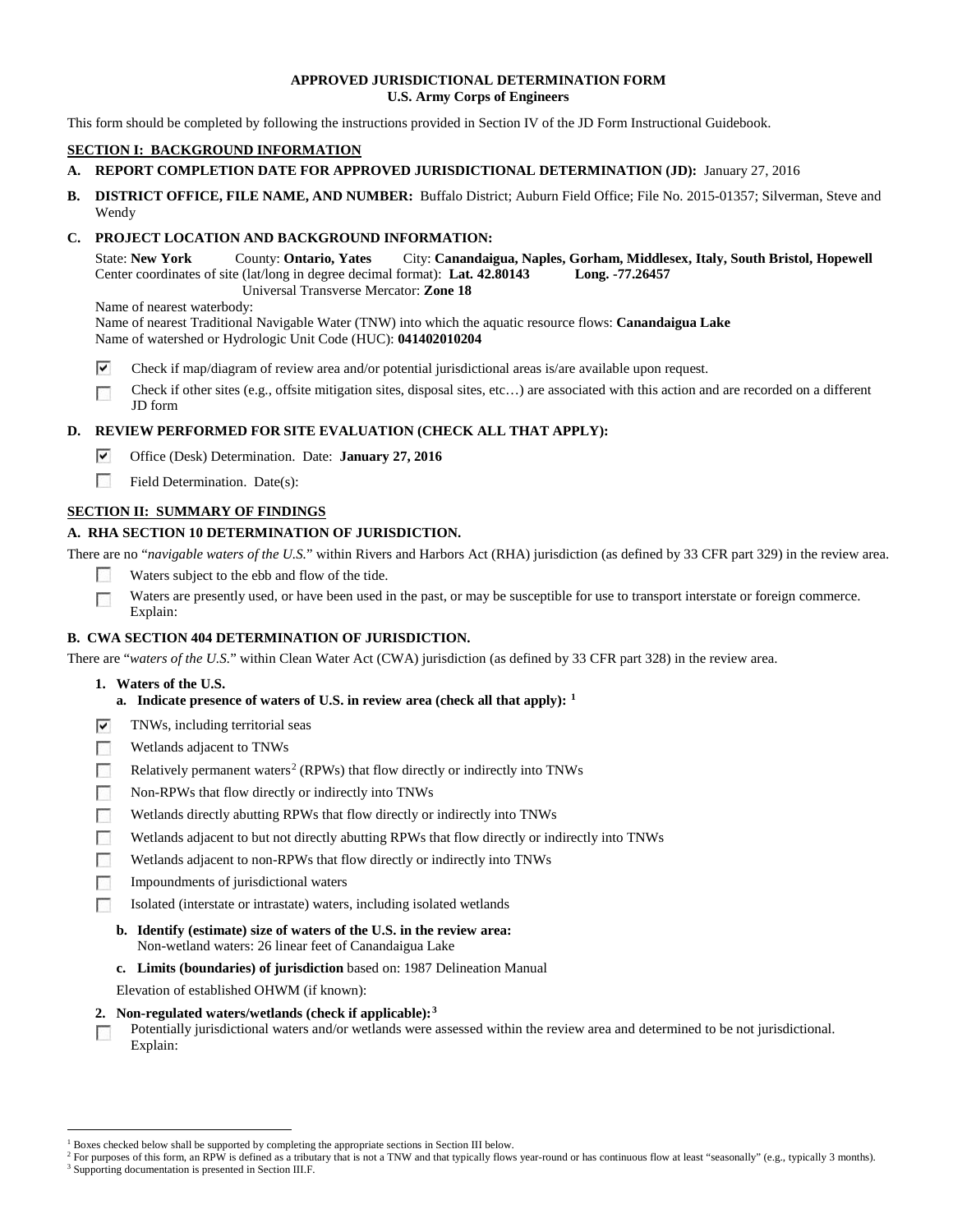#### **SECTION III: CWA ANALYSIS**

#### **A. TNWs AND WETLANDS ADJACENT TO TNWs**

**The agencies will assert jurisdiction over TNWs and wetlands adjacent to TNWs. If the aquatic resource is a TNW, complete Section III.A.1 and Section III.D.1. only; if the aquatic resource is a wetland adjacent to a TNW, complete Sections III.A.1 and 2 and Section III.D.1.; otherwise, see Section III.B below**.

**1. TNW** 

Identify TNW: Canandaigua Lake

Summarize rationale supporting determination:

- 1. The physical characteristics, including its depth and size, indicate that the waterbody has the capacity to be navigated by watercraft.
	- i. Canandaigua Lake is 688 feet above sea level, 15.5 miles long, 1 mile wide (average) and a maximum depth of 276 feet.
	- ii. Canandaigua Lake is among the third largest of the glacial formed Finger Lakes.
	- iii. The shoreline is relatively straight and flat. Canandaigua Lake's substantial length, width and depth provide adequate capacity to be navigated by watercraft.
- 2. The waterbody is currently used for activities involving navigation and interstate commerce, such as recreational commercial navigation.
	- i. Canandaigua Lake currently serves as a recreational lake for people interested in boating, fishing swimming, etc. Recreational boats that can navigate the lake can range from canoes to small/medium power and sail boats. The lake's depth and width allow easy navigation for boats from the southern to the northern part of the lake.
	- ii. There are no natural or man made barriers throughout the lake that could impede navigation.
	- iii. Several public boat launches provide easy access for water related recreation.
	- iv. Numerous private boat docks exist along the lake.
	- v. Several marinas and the public parks are located along the lake shoreline.
	- vi. The NYS High Tor Wildlife Management area is located at the southern end of the lake.
	- vii. In 2007, the NYS Department of Conservation did a fish stocking of Canandaigua Lake. The following species were distributed throughout Canandaigua Lake: Brown and Lake Trout which attract local and out-of-state anglers.
	- viii. Canandaigua Lake provides water to the NYS Erie Canal via a feeder canal/Canandaigua Outlet at the northern end.

Conclusion: Collectively, the above discussed factors demonstrate that Canandaigua Lake is navigable-in-fact, resulting in its designation as a TNW for purposes of CWA jurisdictional determinations and currently used in interstate or foreign commerce associated with commercial recreational navigation activities. This determination establishes Corps jurisdiction over this water body as a TNW under Section 404 of the Clean Water Act, pursuant to 33 C.F.R. Part 328.3(a)(1).

#### **2. Wetland adjacent to TNW**

Summarize rationale supporting conclusion that wetland is "adjacent":

#### **B. CHARACTERISTICS OF TRIBUTARY (THAT IS NOT A TNW) AND ITS ADJACENT WETLANDS (IF ANY):**

**This section summarizes information regarding characteristics of the tributary and its adjacent wetlands, if any, and it helps determine whether or not the standards for jurisdiction established under Rapanos have been met.** 

**The agencies will assert jurisdiction over non-navigable tributaries of TNWs where the tributaries are "relatively permanent waters" (RPWs), i.e. tributaries that typically flow year-round or have continuous flow at least seasonally (e.g., typically 3 months). A wetland that directly abuts an RPW is also jurisdictional. If the aquatic resource is not a TNW, but has year-round (perennial) flow, skip to Section III.D.2. If the aquatic resource is a wetland directly abutting a tributary with perennial flow, skip to Section III.D.4.**

**A wetland that is adjacent to but that does not directly abut an RPW requires a significant nexus evaluation. Corps districts and EPA regions will include in the record any available information that documents the existence of a significant nexus between a relatively permanent tributary that is not perennial (and its adjacent wetlands if any) and a traditional navigable water, even though a significant nexus finding is not required as a matter of law.**

**If the waterbody[4](#page-1-0) is not an RPW, or a wetland directly abutting an RPW, a JD will require additional data to determine if the waterbody has a significant nexus with a TNW. If the tributary has adjacent wetlands, the significant nexus evaluation must consider the tributary in combination with all of its adjacent wetlands. This significant nexus evaluation that combines, for analytical purposes, the tributary and all of its adjacent wetlands is used whether the review area identified in the JD request is the tributary, or its adjacent wetlands, or both. If the JD covers a tributary with adjacent wetlands, complete Section III.B.1 for the tributary, Section III.B.2 for any onsite wetlands, and Section III.B.3 for all wetlands adjacent to that tributary, both onsite and offsite. The determination whether a significant nexus exists is determined in Section III.C below.**

<span id="page-1-0"></span> <sup>4</sup> Note that the Instructional Guidebook contains additional information regarding swales, ditches, washes, and erosional features generally and in the arid West.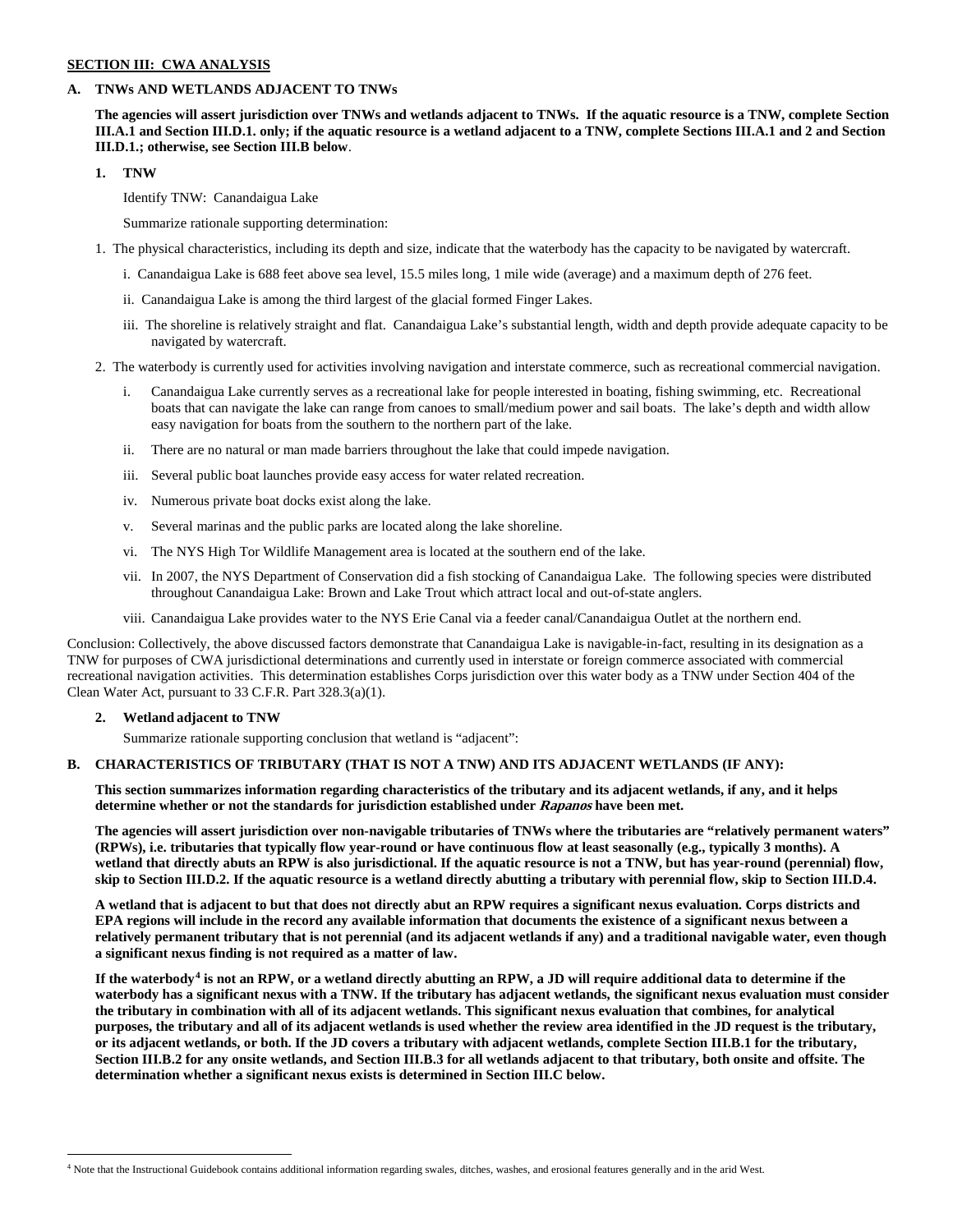| Characteristics of non-TNWs that flow directly or indirectly into TNW |  |
|-----------------------------------------------------------------------|--|
|-----------------------------------------------------------------------|--|

| (i) | <b>General Area Conditions:</b><br>Watershed size: # Choose an item.<br>Drainage area: # Choose an item.                                        |                                |                                                                                                                                                                                                                                                                                                                                                                                                                                                       |    |                                   |
|-----|-------------------------------------------------------------------------------------------------------------------------------------------------|--------------------------------|-------------------------------------------------------------------------------------------------------------------------------------------------------------------------------------------------------------------------------------------------------------------------------------------------------------------------------------------------------------------------------------------------------------------------------------------------------|----|-----------------------------------|
|     | Average annual rainfall: $#$ inches<br>Average annual snowfall: # inches                                                                        |                                |                                                                                                                                                                                                                                                                                                                                                                                                                                                       |    |                                   |
|     | (ii) Physical Characteristics:<br>(a) Relationship with TNW:<br>Tributary flows directly into TNW.                                              |                                | Tributary flows through <i>Choose an item</i> . tributaries before entering TNW.<br>Project waters are <i>Choose an item</i> , river miles from TNW.<br>Project waters are <i>Choose an item</i> . river miles from RPW.<br>Project waters are <i>Choose an item.</i> aerial (straight) miles from TNW.<br>Project waters are <i>Choose an item.</i> aerial (straight) miles from RPW.<br>Project waters cross or serve as state boundaries. Explain: |    |                                   |
|     | Identify flow route to TNW <sup>5</sup> :<br>Tributary stream order, if known:                                                                  |                                |                                                                                                                                                                                                                                                                                                                                                                                                                                                       |    |                                   |
|     | <b>Tributary</b> is:<br><b>Tributary</b> properties with respect to top of bank (estimate):<br>Average width: $#$ feet<br>Average depth: # feet | Natural                        | (b) General Tributary Characteristics (check all that apply):<br>Artificial (man-made). Explain:<br>Manipulated (man-altered). Explain:                                                                                                                                                                                                                                                                                                               |    |                                   |
|     | Average side slopes:<br>Silts<br>Cobbles<br>Bedrock<br>Other. Explain:<br>F.                                                                    | P.<br>PS.                      | Primary tributary substrate composition (check all that apply):<br>Sands<br>Gravel<br>Vegetation. Type/% cover:                                                                                                                                                                                                                                                                                                                                       | P. | Concrete<br>Muck                  |
|     | Presence of run/riffle/pool complexes. Explain:<br>Tributary geometry:<br>Tributary gradient (approximate average slope): #%                    |                                | Tributary condition/stability [e.g., highly eroding, sloughing banks]. Explain:                                                                                                                                                                                                                                                                                                                                                                       |    |                                   |
|     | $(c)$ Flow:<br>Tributary provides for:<br>Describe flow regime:<br>Other information on duration and volume:                                    |                                | Estimate average number of flow events in review area/year:                                                                                                                                                                                                                                                                                                                                                                                           |    |                                   |
|     | Surface flow is: Characteristics:                                                                                                               |                                |                                                                                                                                                                                                                                                                                                                                                                                                                                                       |    |                                   |
|     | Subsurface flow: Explain findings:                                                                                                              | Dye (or other) test performed: |                                                                                                                                                                                                                                                                                                                                                                                                                                                       |    |                                   |
|     | Tributary has (check all that apply):<br>Bed and banks<br>P.                                                                                    |                                | OHWM <sup>6</sup> (check all indicators that apply):<br>clear, natural line impressed on the bank $\Box$                                                                                                                                                                                                                                                                                                                                              |    | the presence of litter and debris |

changes in the character of soil destruction of terrestrial vegetation

 $\Box$  shelving the presence of wrack line vegetation matted down, bent, or absent  $\Box$  sediment sorting

<sup>&</sup>lt;sup>5</sup> Flow route can be described by identifying, e.g., tributary a, which flows through the review area, to flow into tributary b, which then flows into TNW.<br><sup>6</sup>A natural or man-made discontinuity in the OHWM does not neces

<span id="page-2-1"></span><span id="page-2-0"></span>OHWM has been removed by development or agricultural practices). Where there is a break in the OHWM that is unrelated to the waterbody's flow regime (e.g., flow over a rock outcrop or through a culvert), the agencies will look for indicators of flow above and below the break.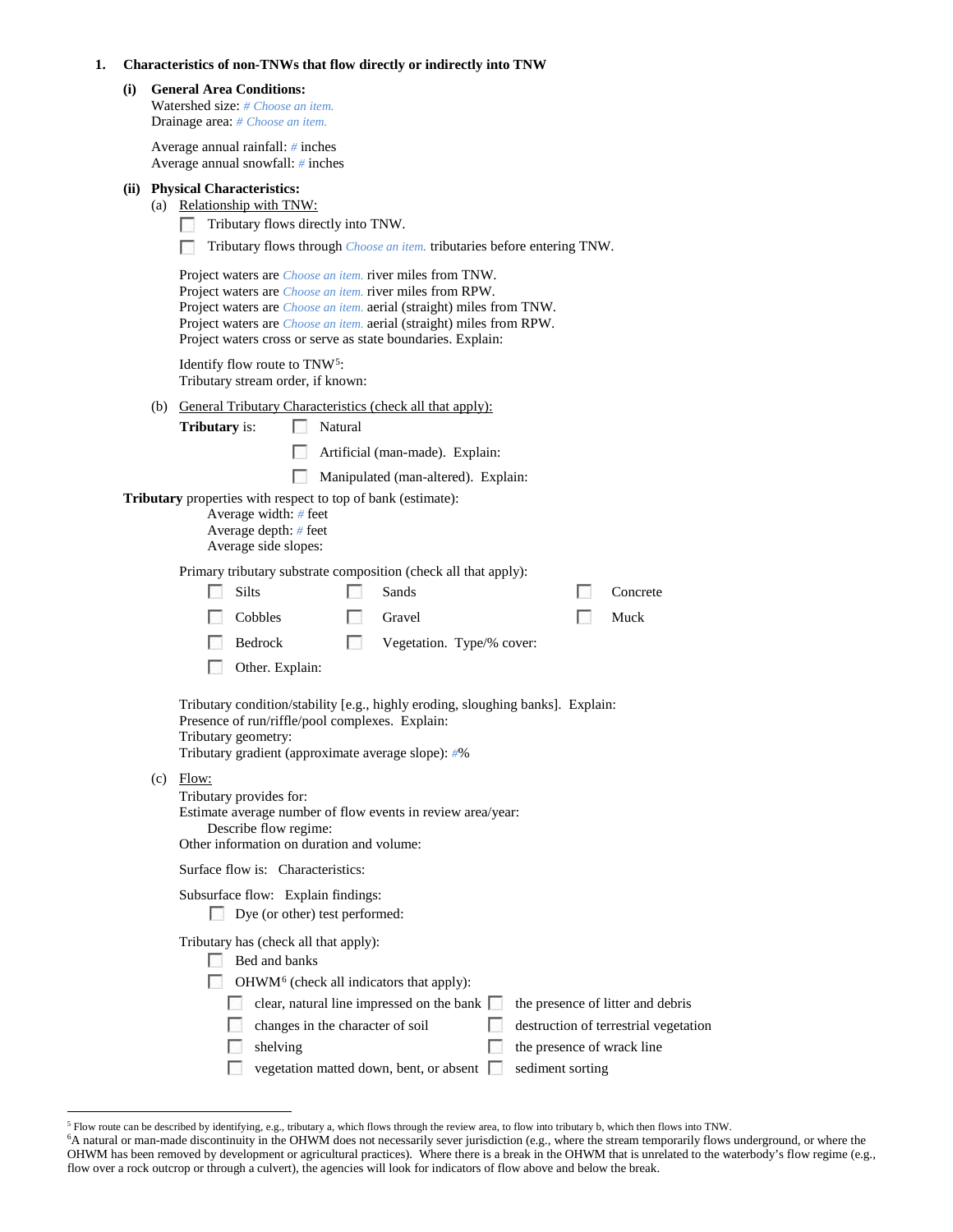|    |     |     | leaf litter disturbed or washed away<br>scour                                                                                                                                          |
|----|-----|-----|----------------------------------------------------------------------------------------------------------------------------------------------------------------------------------------|
|    |     |     | sediment deposition<br>multiple observed or predicted flow events                                                                                                                      |
|    |     |     | water staining<br>abrupt change in plant community                                                                                                                                     |
|    |     |     | other (list):                                                                                                                                                                          |
|    |     |     | Discontinuous OHWM. <sup>7</sup> Explain:                                                                                                                                              |
|    |     |     | If factors other than the OHWM were used to determine lateral extent of CWA jurisdiction (check all that apply):<br>High Tide Line indicated by:<br>Mean High Water Mark indicated by: |
|    |     |     | oil or scum line along shore objects<br>survey to available datum;                                                                                                                     |
|    |     |     | fine shell or debris deposits (foreshore)<br>physical markings;<br><b>Form</b>                                                                                                         |
|    |     |     | physical markings/characteristics<br>vegetation lines/changes in vegetation types.                                                                                                     |
|    |     |     | tidal gauges                                                                                                                                                                           |
|    |     |     | other (list):                                                                                                                                                                          |
|    |     |     | (iii) Chemical Characteristics:                                                                                                                                                        |
|    |     |     | Characterize tributary (e.g., water color is clear, discolored, oily film; water quality; general watershed characteristics, etc.).                                                    |
|    |     |     | Explain:<br>Identify specific pollutants, if known:                                                                                                                                    |
|    |     |     |                                                                                                                                                                                        |
|    |     |     | (iv) Biological Characteristics. Channel supports (check all that apply):                                                                                                              |
|    |     |     | Riparian corridor. Characteristics (type, average width):                                                                                                                              |
|    |     |     | Wetland fringe. Characteristics:                                                                                                                                                       |
|    |     |     | Habitat for:                                                                                                                                                                           |
|    |     |     | Federally Listed species. Explain findings:                                                                                                                                            |
|    |     |     | Fish/spawn areas. Explain findings:                                                                                                                                                    |
|    |     |     | Other environmentally-sensitive species. Explain findings:                                                                                                                             |
|    |     |     | Aquatic/wildlife diversity. Explain findings:                                                                                                                                          |
| 2. |     |     | Characteristics of wetlands adjacent to non-TNW that flow directly or indirectly into TNW                                                                                              |
|    | (i) |     | <b>Physical Characteristics:</b>                                                                                                                                                       |
|    |     | (a) | <b>General Wetland Characteristics:</b>                                                                                                                                                |
|    |     |     | Properties:<br>Wetland size: $#$ acres                                                                                                                                                 |
|    |     |     | Wetland type. Explain:                                                                                                                                                                 |
|    |     |     | Wetland quality. Explain:                                                                                                                                                              |
|    |     |     | Project wetlands cross or serve as state boundaries. Explain:                                                                                                                          |
|    |     |     | (b) General Flow Relationship with Non-TNW:<br>Flow is: Choose an item. Explain:                                                                                                       |
|    |     |     | Surface flow is: Choose an item.<br><b>Characteristics:</b> Click here to enter text.                                                                                                  |
|    |     |     | Subsurface flow: Choose an item. Explain findings:                                                                                                                                     |
|    |     |     | Dye (or other) test performed:                                                                                                                                                         |
|    |     |     | (c) Wetland Adjacency Determination with Non-TNW:                                                                                                                                      |
|    |     |     | Directly abutting                                                                                                                                                                      |
|    |     |     | Not directly abutting                                                                                                                                                                  |
|    |     |     | Discrete wetland hydrologic connection. Explain:                                                                                                                                       |
|    |     |     | Ecological connection. Explain:                                                                                                                                                        |
|    |     |     | Separated by berm/barrier. Explain:                                                                                                                                                    |

# <span id="page-3-0"></span>(d) Proximity (Relationship) to TNW

Project wetlands are *Choose an item.* river miles from TNW. Project waters are *Choose an item.* aerial (straight) miles from TNW. Flow is from: *Choose an item.* Estimate approximate location of wetland as within the *Choose an item.* floodplain.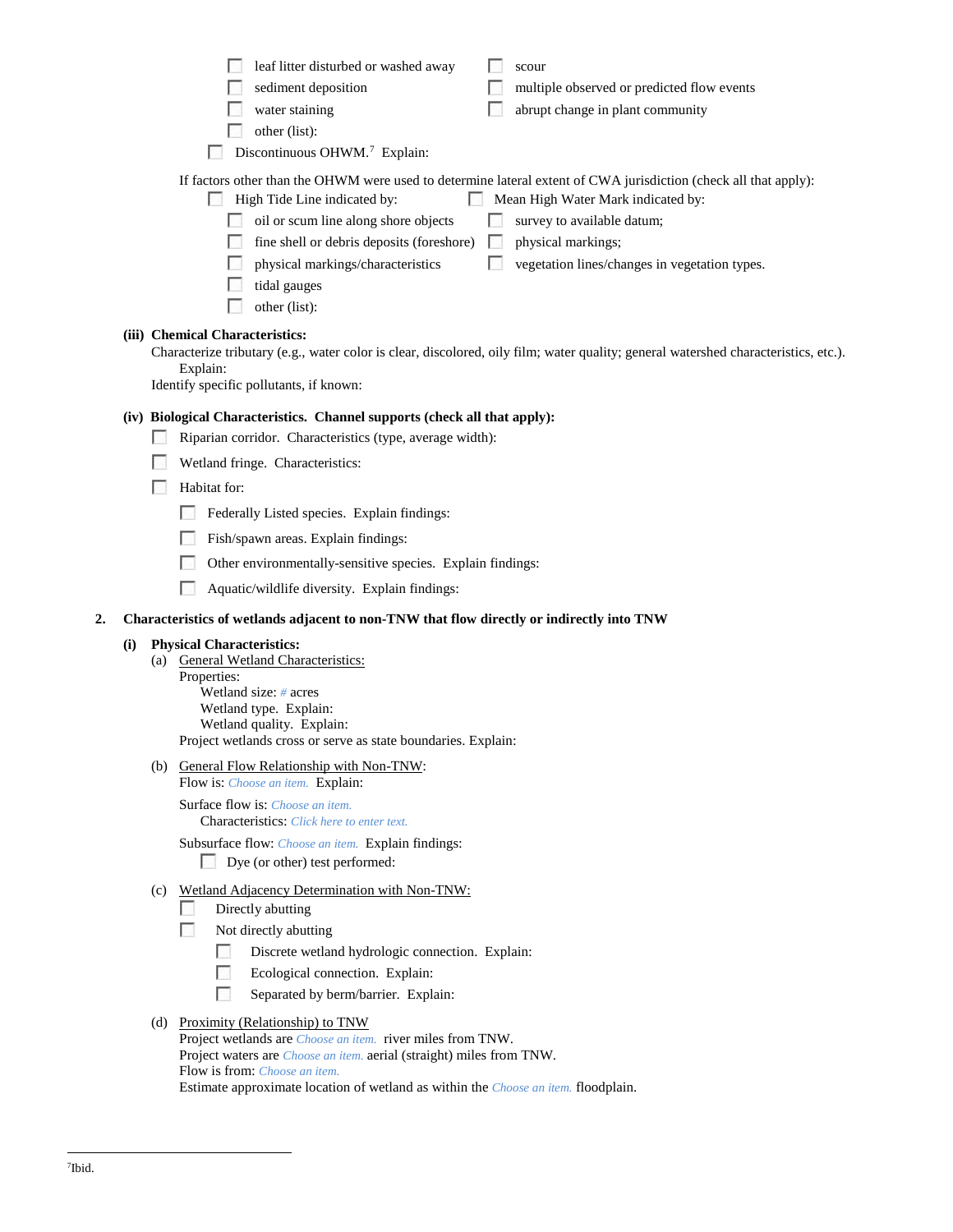#### **(ii) Chemical Characteristics:**

Characterize wetland system (e.g., water color is clear, brown, oil film on surface; water quality; general watershed characteristics; etc.). Explain:

Identify specific pollutants, if known:

# **(iii) Biological Characteristics. Wetland supports (check all that apply):**

- Riparian buffer. Characteristics (type, average width):
- Vegetation type/percent cover. Explain:
- **Habitat for:** 
	- Federally Listed species. Explain findings:
	- $\Box$  Fish/spawn areas. Explain findings:
	- Other environmentally-sensitive species. Explain findings:
	- **Aquatic/wildlife diversity. Explain findings:**

# **3. Characteristics of all wetlands adjacent to the tributary (if any)**

All wetland(s) being considered in the cumulative analysis:

Approximately (*#*) acres in total are being considered in the cumulative analysis.

For each wetland, specify the following:

Directly abuts? (Y/N) Size (in acres) Directly abuts? (Y/N) Size (in acres) Summarize overall biological, chemical and physical functions being performed:

**C. SIGNIFICANT NEXUS DETERMINATION** 

**A significant nexus analysis will assess the flow characteristics and functions of the tributary itself and the functions performed by any wetlands adjacent to the tributary to determine if they significantly affect the chemical, physical, and biological integrity of a TNW. For each of the following situations, a significant nexus exists if the tributary, in combination with all of its adjacent wetlands, has more than a speculative or insubstantial effect on the chemical, physical and/or biological integrity of a TNW. Considerations when evaluating significant nexus include, but are not limited to the volume, duration, and frequency of the flow of water in the tributary and its proximity to a TNW, and the functions performed by the tributary and all its adjacent wetlands. It is not appropriate to determine significant nexus based solely on any specific threshold of distance (e.g. between a tributary and its adjacent wetland or between a tributary and the TNW). Similarly, the fact an adjacent wetland lies within or outside of a floodplain is not solely determinative of significant nexus.** 

#### **Draw connections between the features documented and the effects on the TNW, as identified in the** *Rapanos* **Guidance and discussed in the Instructional Guidebook. Factors to consider include, for example:**

- Does the tributary, in combination with its adjacent wetlands (if any), have the capacity to carry pollutants or flood waters to TNWs, or to reduce the amount of pollutants or flood waters reaching a TNW?
- Does the tributary, in combination with its adjacent wetlands (if any), provide habitat and lifecycle support functions for fish and other species, such as feeding, nesting, spawning, or rearing young for species that are present in the TNW?
- Does the tributary, in combination with its adjacent wetlands (if any), have the capacity to transfer nutrients and organic carbon that support downstream foodwebs?
- Does the tributary, in combination with its adjacent wetlands (if any), have other relationships to the physical, chemical, or biological integrity of the TNW?

#### *Note: the above list of considerations is not inclusive and other functions observed or known to occur should be documented below:*

- **1. Significant nexus findings for non-RPW that has no adjacent wetlands and flows directly or indirectly into TNWs.** Explain findings of presence or absence of significant nexus below, based on the tributary itself, then go to Section III.D:
- **2. Significant nexus findings for non-RPW and its adjacent wetlands, where the non-RPW flows directly or indirectly into TNWs.**  Explain findings of presence or absence of significant nexus below, based on the tributary in combination with all of its adjacent wetlands, then go to Section III.D:
- **3. Significant nexus findings for wetlands adjacent to an RPW but that do not directly abut the RPW.** Explain findings of presence or absence of significant nexus below, based on the tributary in combination with all of its adjacent wetlands, then go to Section III.D:

# **D. DETERMINATIONS OF JURISDICTIONAL FINDINGS. THE SUBJECT WATERS/WETLANDS ARE (CHECK ALL THAT APPLY):**

- **1. TNWs and Adjacent Wetlands.** Check all that apply and provide size estimates in review area:
	- TNWs: *#* linear feet *#* width (ft), Or, *#* acres.
	- Wetlands adjacent to TNWs: # acres.
- **2. RPWs that flow directly or indirectly into TNWs.**
	- Tributaries of TNWs where tributaries typically flow year-round are jurisdictional. Provide data and rationale indicating that tributary is perennial: .
	- Tributaries of TNW where tributaries have continuous flow "seasonally" (e.g., typically three months each year) are jurisdictional. Data supporting this conclusion is provided at Section III.B. Provide rationale indicating that tributary flows seasonally: .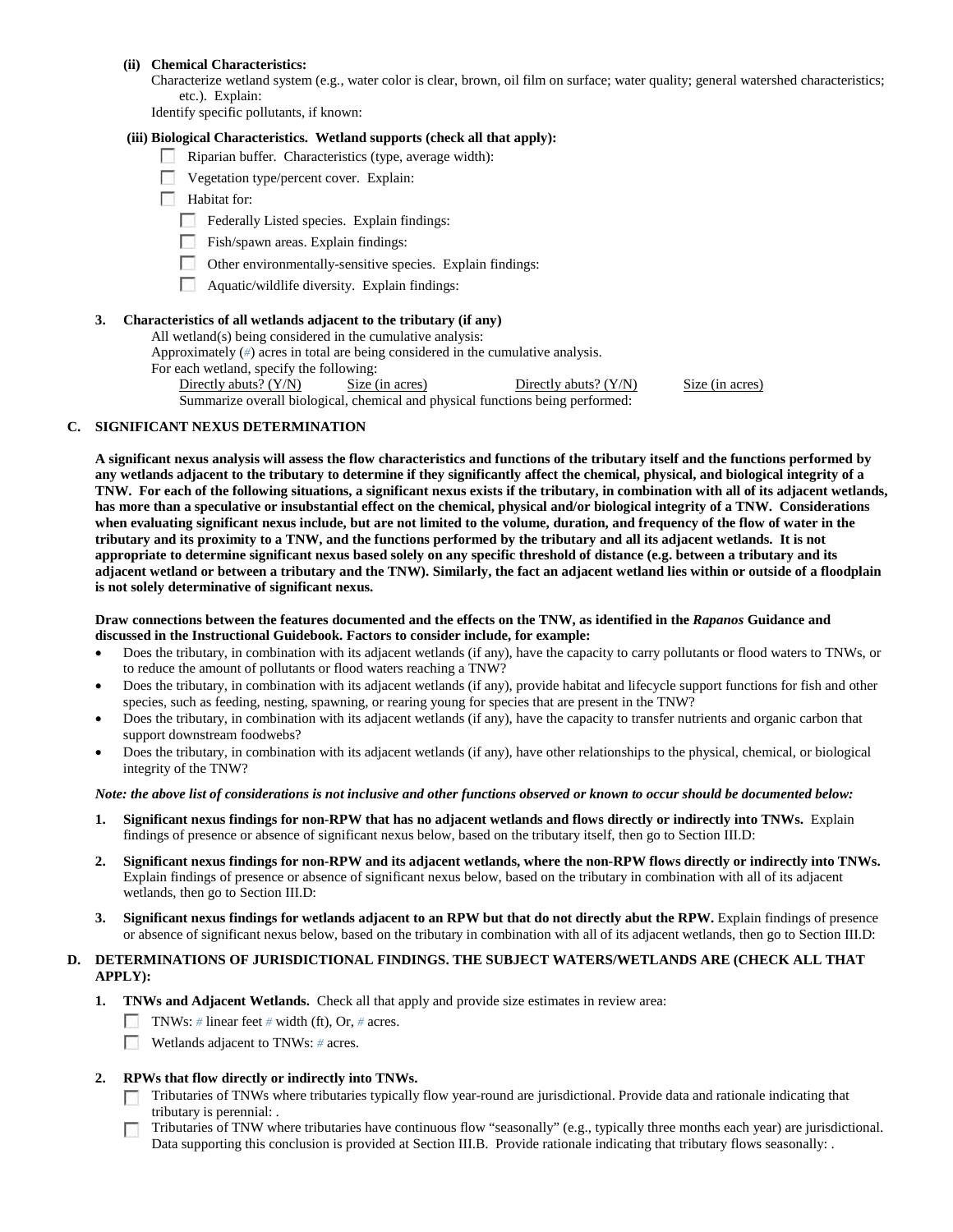Provide estimates for jurisdictional waters in the review area (check all that apply):

- Tributary waters: # linear feet # width (ft).
- Other non-wetland waters: *#* acres.
	- Identify type(s) of waters:

### **3. Non-RPWs[8](#page-5-0) that flow directly or indirectly into TNWs.**

Waterbody that is not a TNW or an RPW, but flows directly or indirectly into a TNW, and it has a significant nexus with a  $\mathcal{E}(\mathcal{E})$ TNW is jurisdictional. Data supporting this conclusion is provided at Section III.C.

Provide estimates for jurisdictional waters within the review area (check all that apply):

- Tributary waters: *#* linear feet *#* width (ft).
- Other non-wetland waters: # acres.
	- Identify type(s) of waters:

# **4. Wetlands directly abutting an RPW that flow directly or indirectly into TNWs.**

**PART** Wetlands directly abut RPW and thus are jurisdictional as adjacent wetlands.

- Wetlands directly abutting an RPW where tributaries typically flow year-round. Provide data and rationale п indicating that tributary is perennial in Section III.D.2, above. Provide rationale indicating that wetland is directly abutting an RPW:
- Wetlands directly abutting an RPW where tributaries typically flow "seasonally." Provide data indicating that tributary is seasonal in Section III.B and rationale in Section III.D.2, above. Provide rationale indicating that wetland is directly abutting an RPW:

Provide acreage estimates for jurisdictional wetlands in the review area: *#* acres.

- **5. Wetlands adjacent to but not directly abutting an RPW that flow directly or indirectly into TNWs.**
	- Wetlands that do not directly abut an RPW, but when considered in combination with the tributary to which they are  $\mathcal{L}_{\mathrm{eff}}$ adjacent and with similarly situated adjacent wetlands, have a significant nexus with a TNW are jurisidictional. Data supporting this conclusion is provided at Section III.C.

Provide acreage estimates for jurisdictional wetlands in the review area: *#* acres.

#### **6. Wetlands adjacent to non-RPWs that flow directly or indirectly into TNWs.**

 $\sqrt{2}$ Wetlands adjacent to such waters, and have when considered in combination with the tributary to which they are adjacent and with similarly situated adjacent wetlands, have a significant nexus with a TNW are jurisdictional. Data supporting this conclusion is provided at Section III.C.

Provide estimates for jurisdictional wetlands in the review area: *#* acres.

#### **7. Impoundments of jurisdictional waters. [9](#page-5-1)**

- As a general rule, the impoundment of a jurisdictional tributary remains jurisdictional.
- $\sim$ Demonstrate that impoundment was created from "waters of the U.S.," or
- Demonstrate that water meets the criteria for one of the categories presented above (1-6), or
- **Demonstrate that water is isolated with a nexus to commerce (see E below).**

### **E. ISOLATED [INTERSTATE OR INTRA-STATE] WATERS, INCLUDING ISOLATED WETLANDS, THE USE, DEGRADATION OR DESTRUCTION OF WHICH COULD AFFECT INTERSTATE COMMERCE, INCLUDING ANY SUCH WATERS (CHECK ALL THAT APPLY):[10](#page-5-2)**

which are or could be used by interstate or foreign travelers for recreational or other purposes.

- from which fish or shellfish are or could be taken and sold in interstate or foreign commerce.
- which are or could be used for industrial purposes by industries in interstate commerce.
- Interstate isolated waters. Explain:

# **Identify water body and summarize rationale supporting determination:**

Provide estimates for jurisdictional waters in the review area (check all that apply):

- Tributary waters: *#* linear feet *#* width (ft).
- Other non-wetland waters: *#* acres.

Identify type(s) of waters:

Wetlands: *#* acres.  $\sim$ 

# **F. NON-JURISDICTIONAL WATERS, INCLUDING WETLANDS (CHECK ALL THAT APPLY):**

If potential wetlands were assessed within the review area, these areas did not meet the criteria in the 1987 Corps of Engineers

<span id="page-5-0"></span> $\frac{1}{8}$ See Footnote # 3.

<sup>&</sup>lt;sup>9</sup> To complete the analysis refer to the key in Section III.D.6 of the Instructional Guidebook.

<span id="page-5-2"></span><span id="page-5-1"></span><sup>&</sup>lt;sup>10</sup> Prior to asserting or declining CWA jurisdiction based solely on this category, Corps Districts will elevate the action to Corps and EPA HQ for review consistent with the process described in the Corps/EPA *Memorandum Regarding CWA Act Jurisdiction Following Rapanos.*